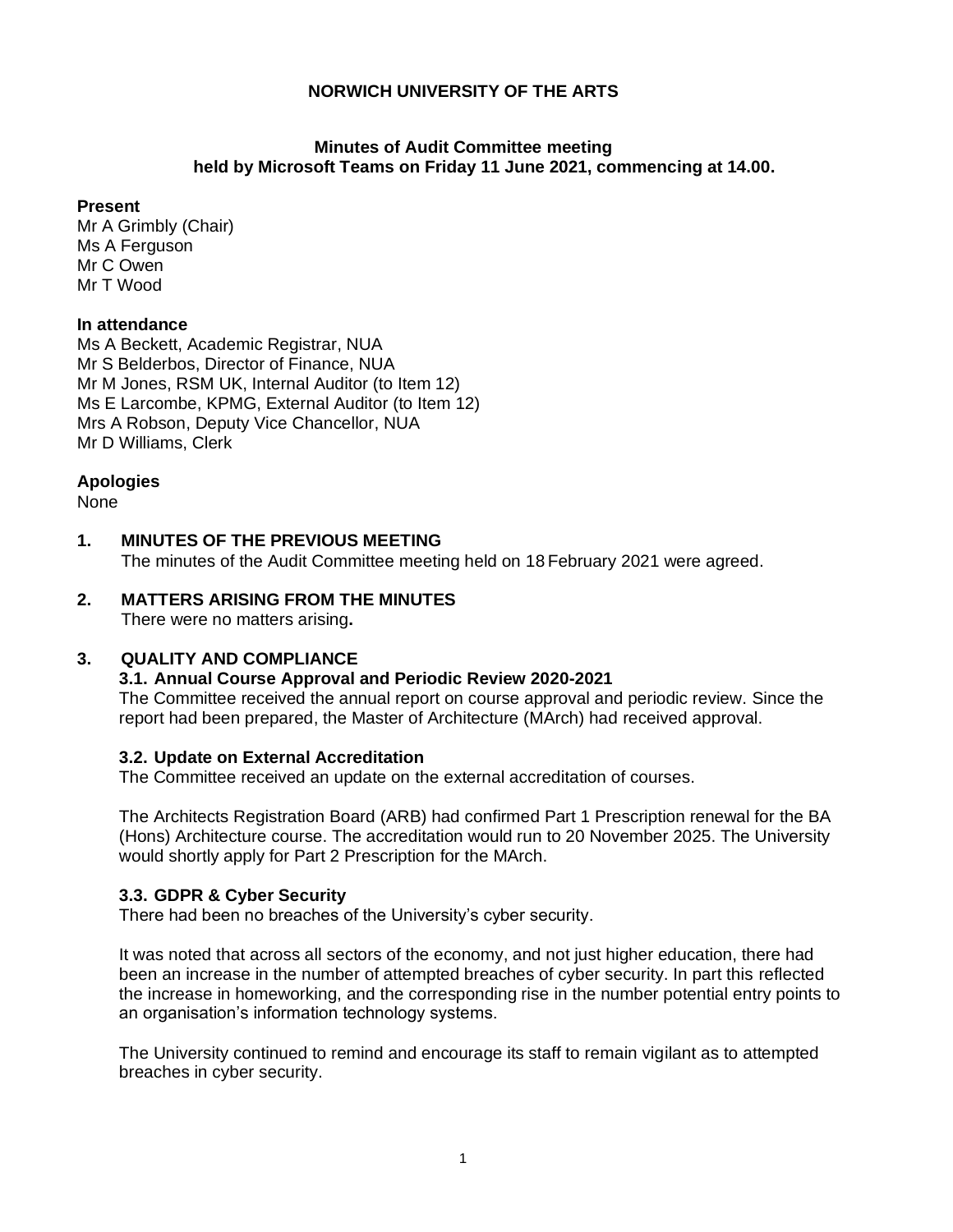# **3.4. CMA update**

The Committee received an update to the report submitted to its spring meeting. The update confirmed that the University has met, and in many instances exceeded, all of the CMA's selfassessment thresholds, which it was required to meet during the Covid-19 pandemic

The Committee noted the report.

# **4. EXTERNAL AUDIT**

# **4.1. KPMG External Audit Plan 2020/21**

The external auditor introduced the external audit plan and strategy 2020/21. The Committee's attention was drawn to the key areas of risk, the auditor's fees, confirmation of the auditor's independence and the audit of access and participation.

The external auditor suggested that Mr Mark Dawson, KPMG's director with responsibility for education might attend a future meeting of the Committee to provide an update on developments impacting the auditing of higher education providers. It was agreed that the spring 2022 meeting of the Committee would provide an appropriate opportunity for the Mr Dawson to speak to the Committee.

## **External Auditor**

The Committed noted the External Audit Plan and Strategy 2020/21.

## **5. INTERNAL AUDIT**

# **5.1. Internal Audit Progress Report**

The Committee received the Internal Auditor's progress report. Since the Committee's spring meeting, three further pieces of work had been completed.

The Internal Audit Plan for 2020/21 was now complete.

The Annual Report from the Internal Auditor would be presented to the Committee's autumn 2021 meeting. The Internal Auditor was anticipating that the report would show a substantial assurance opinion.

## **5.2 Report – Data Quality (TRAC Return and HESA Student Record)**

The Committee received the report from the Internal Auditors. The Internal Auditors had found that the Board could take substantial assurance as to the controls relating to the University's Transparent Approach to Costing (TRAC) and Higher Education Statistics Agency (HESA) submission. The audit had identified only one low priority action relating to HESA data validation.

## **5.3 Report – Key Financial Controls**

The Internal Auditor had undertaken a review of the University's key financial controls. Only one low priority action relating the cash management had been identified. Overall, the Internal Auditor had concluded that the Board could take substantial assurance with regard to University's key financial controls.

## **5.4 Report – Follow up**

The Internal Auditor had concluded that the University had made good progress in implementing the agreed management actions. No agreed actions were outstanding.

The Committee noted the report.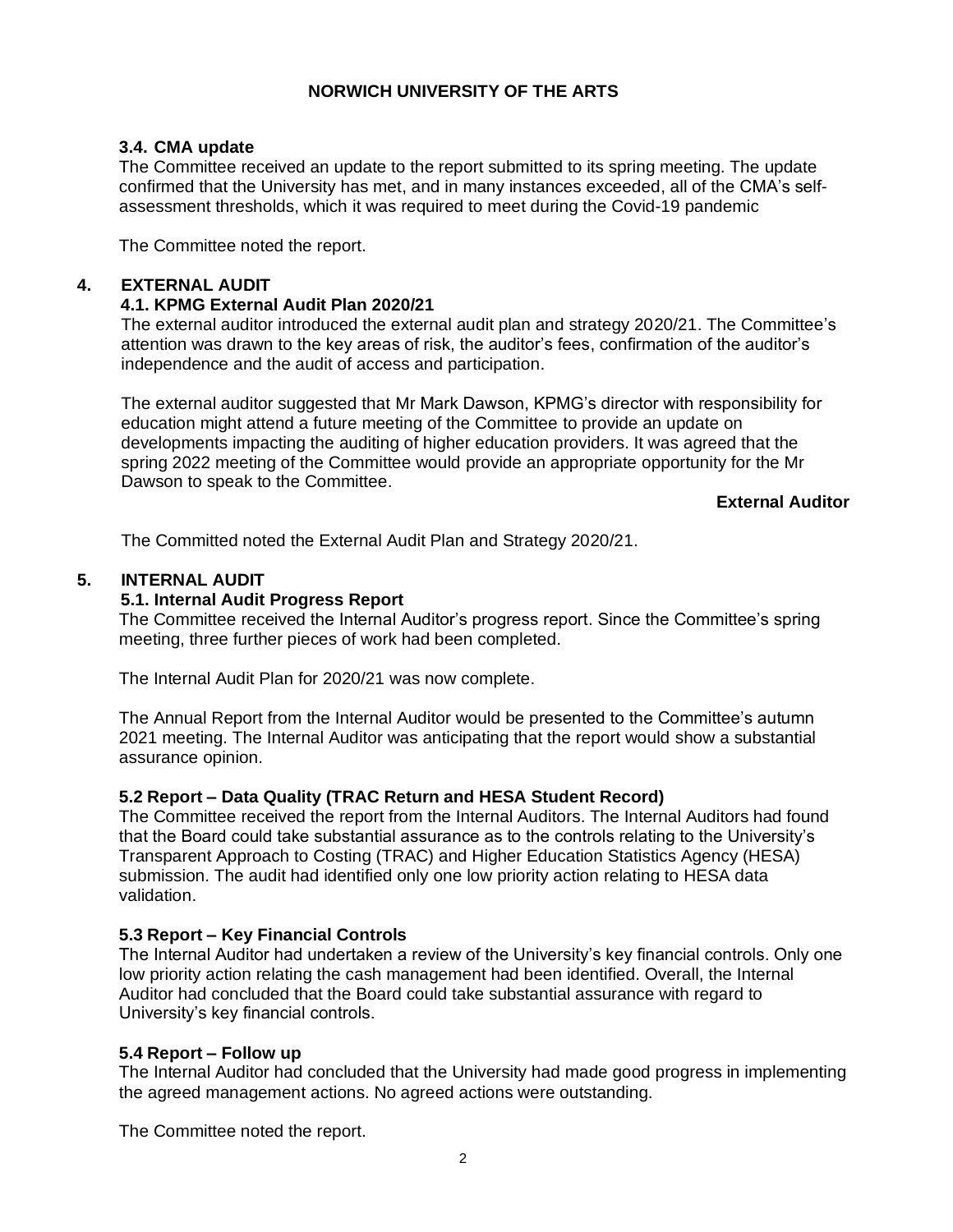The Chair of the Committee thanked the Internal Auditor for his work and reports.

### **6. RISK MANAGEMENT**

### **6.1. Significant Risks List**

The Committee noted the Significant Risks List (SRL). Content in the SRL in connection with Covid-19 had been highlighted in "red".

The risks potentially impacting on the University's financial sustainability remained unchanged.

Although undergraduate applications to University for 2021/22 entry were down, the proposed budget for forthcoming year was projecting a healthy surplus of c.£3.5M. While in the short-term the financial position was sound, there less certainty over the longer-term. Future government policies for higher education remained unclear.

The University had modelled the impact of possible future changes to the public funding. The modelling had assessed the financial impact on the University of the loss of the remaining grant income received from the Office for Students (OfS), a reduction in tuition fee rates, and the loss of funding for Year 0 courses. In practice, should a reduction in income occur, to maintain financial sustainability, the University would adjust its costs.

### **6.2. SMG Annual Risk Management Report**

The Committee received the annual review of the University's policy and processes for identifying and managing risk. The report confirmed that the full risk management review and recording process had been undertaken for the year.

## **7. INTERNAL CONTROLS**

#### **7.1. List of Donations Received May 2020 – April 2021**

Donations received during the period included a generous donation from Lord Agnew and a number of donations to the Chancellor's scholarship fund.

The list of donations was noted.

#### **7.2. 2019/20 Access & Participation Plan monitoring return**

The Committee noted the University's 2019/20 Access and Participation Plan monitoring return.

## **8. HEALTH AND SAFETY**

#### **8.1. Health and Safety Annual Report**

The Committee received the Health and Safety Annual Report. There had been no major injuries or incidents during the reporting period. Only 1 minor injury or incident involving a member of staff, and 3 involving students had occurred.

#### **9. GOVERNOR MATTERS**

#### **9.1. Governors' expenses**

The expenses claimed by governors for the period May 2020 – April 2021 were noted**.**

#### **10. ANY OTHER BUSINESS**

There was no other matters of business.